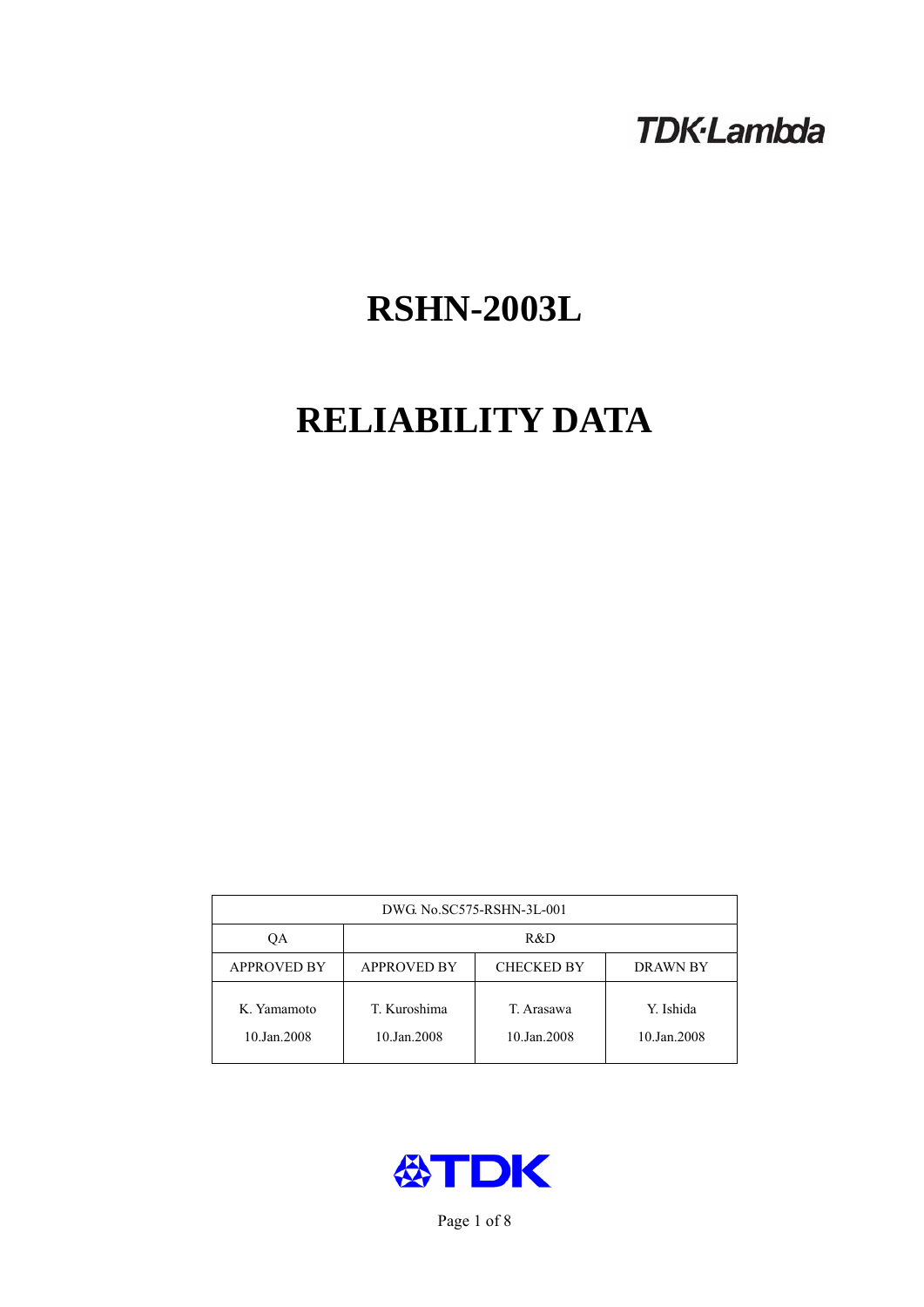#### **RSHN-2003L**

# **I N D E X**

|                                     | Page   |
|-------------------------------------|--------|
| 1. Calculated Values of MTBF        | Page-3 |
| 2. Vibration Test                   | Page-4 |
| 3. Heat Cycle Test                  | Page-5 |
| 4. Humidity Test                    | Page-6 |
| 5. High Temperature Resistance Test | Page-7 |
| 6. Low Temperature Storage Test     | Page-8 |

The following data are typical values. As all units have nearly the same characteristics, the data to be considered as ability values.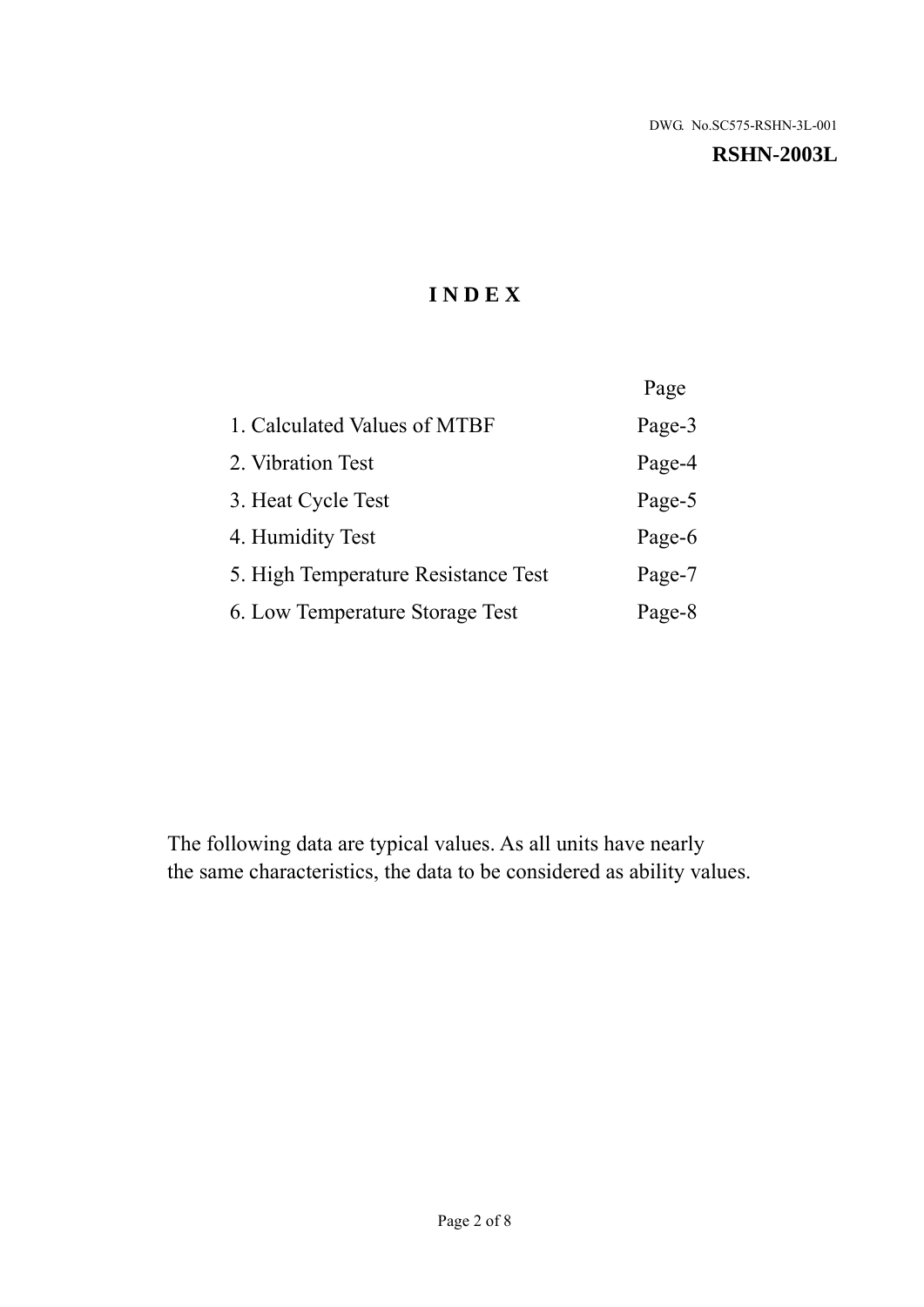#### **RSHN-2003L**

1. Calculated values of MTBF

MODEL : RSHN-2003L

(1) Calculating Method

 Calculated based on parts stress reliability projection of MIL-HDBK-217F NOTICE2.

Individual failure rates  $\lambda$  G is given to each part and MTBF is calculated by the count of each part.

$$
MTBF = \frac{1}{\lambda_{\text{equip}}} = \frac{1}{\sum_{i=1}^{n} N_i (\lambda_G \pi_Q)_i} \times 10^6 \text{ (hours)}
$$

| $\lambda$ equip | : Total equipment failure rate (Failure $/ 10^6$ Hours)                   |
|-----------------|---------------------------------------------------------------------------|
| $\lambda$ G     | : Generic failure rate for the $\hbar$ generic part                       |
|                 | (Failure/ $10^6$ Hours)                                                   |
| Ni              | : Quantity of <i>i</i> th generic part                                    |
| N               | : Number of different generic part categories                             |
| $\pi$ Q         | : Generic quality factor for the <i>i</i> th generic part ( $\pi Q = 1$ ) |

- (2) MTBF Values
	- GF : Ground, Fixed

 $MTBF = 5,410,084$  (Hours)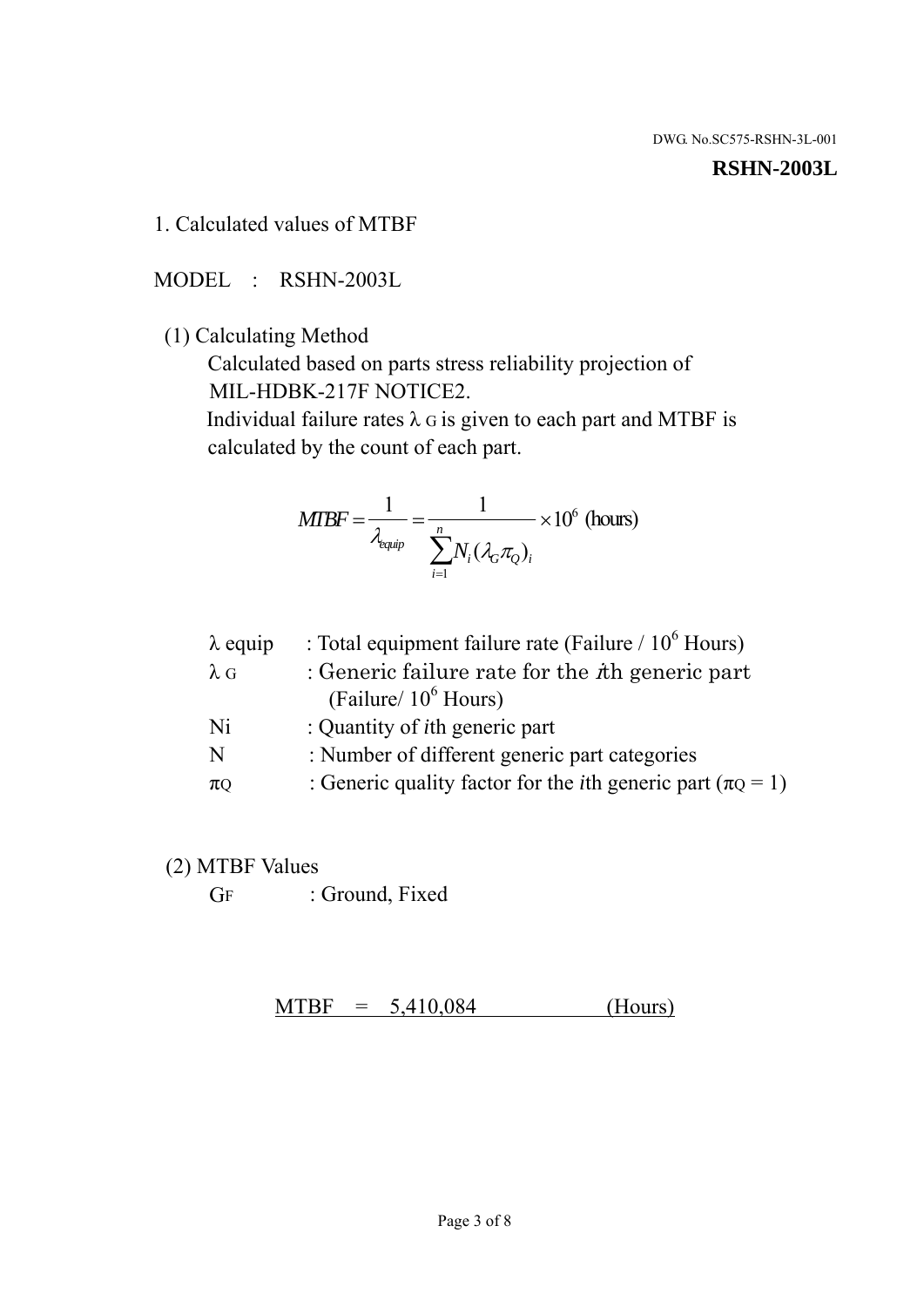#### **RSHN-2003L**

2. Vibration Test

#### MODEL : RSHN-2003L (Representation Product : RSEN-2030)

- (1) Vibration Test Class Frequency Variable Endurance Test
- (2) Equipment Used Controller VS-1000-6, Vibrator 905-FN ( IMV CORP.)
- (3) The Number of D.U.T. (Device Under Test) 5 units
- (4) Test Condition
	- · Frequency : 10~55Hz
	- · Amplitude : 1.5mm, Sweep for 1 min.
	- · Dimension and times : X, Y and Z directions for 2 hours each.

## (5) Test Method

Fix the D.U.T. on the fitting-stage

# (6) Test Results

PASS

#### Typical Sample Data

| . .                           |                                                         |           |                     |                     |
|-------------------------------|---------------------------------------------------------|-----------|---------------------|---------------------|
| Check item                    | Spec.                                                   |           | <b>Before Test</b>  | After Test          |
|                               | Differential Mode: 25dBmin.                             | $0.4$ MHz | 39.72               | 40.02               |
|                               |                                                         | 30 MHz    | 58.84               | 55.92               |
| Attenuation (dB)              | Common Mode: 25dBmin.                                   | 2 MHz     | 36.32               | 36.44               |
|                               |                                                         | 30 MHz    | 38.26               | 38.08               |
| Leakage Current (mA)          | Line1<br>$1mA$ max. $(250V, 60Hz)$<br>Line <sub>2</sub> |           | 0.42                | 0.41                |
|                               |                                                         |           | 0.43                | 0.42                |
| DC Resistance $(m\Omega)$     | 6m $\Omega$ max.                                        |           | 3.84                | 3.72                |
| <b>Test Voltage</b>           | $L-L: 1768Vdc$ 60s.                                     |           | OK                  | OK.                 |
|                               | $L-E$ : 2500Vac 60s.                                    |           |                     |                     |
| Isolation Resistance ( $MQ$ ) | $100M \Omega$ min. (500Vdc 60s)                         |           | $4.1 \times 10^{6}$ | $4.3 \times 10^{6}$ |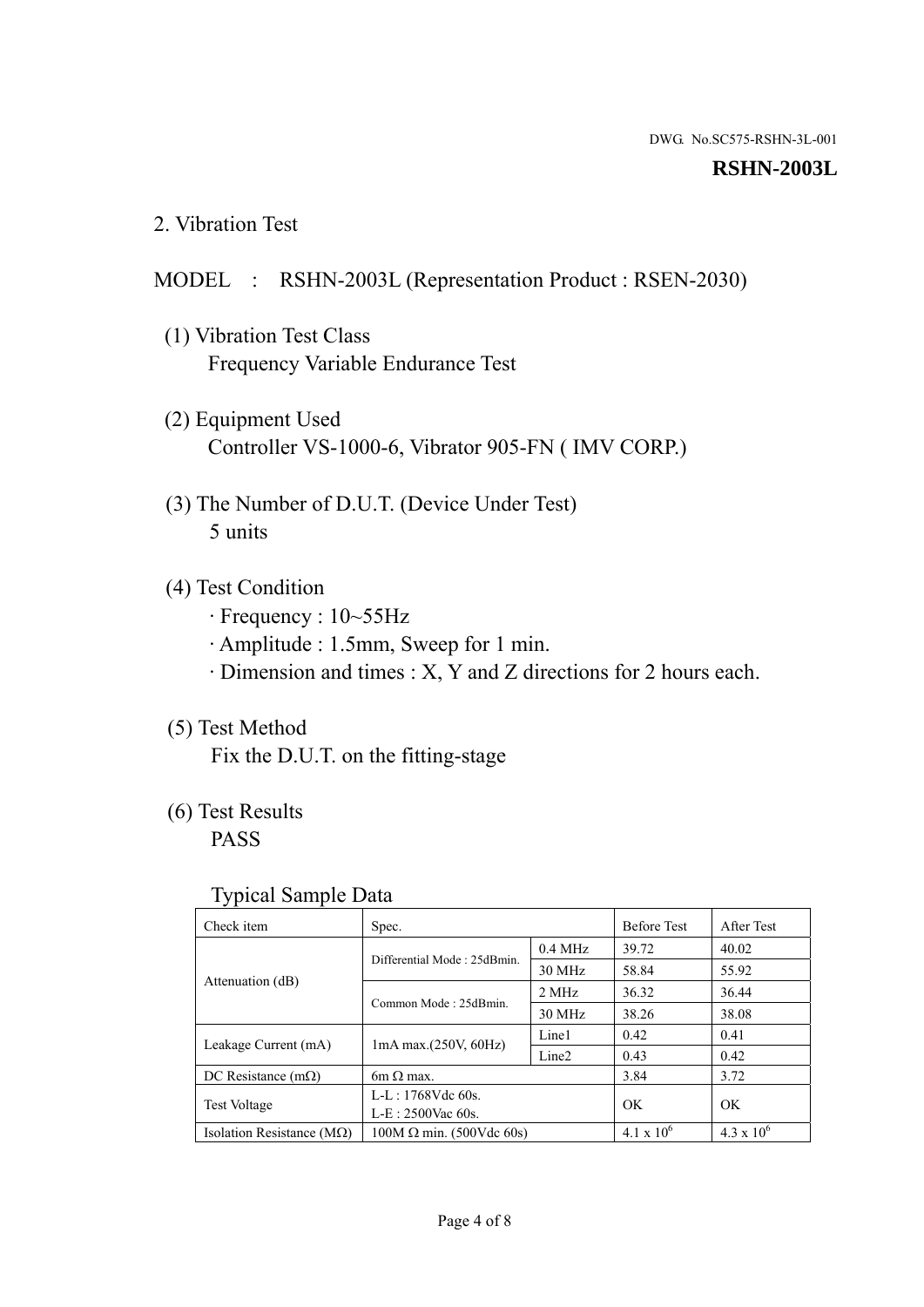3. Heat Cycle Test

## MODEL : RSHN-2003L (Representation Product : RSEN-2030)

- (1) Equipment Used TEMPERATURE CHAMBER TSA-71H-W (ESPEC CORP.)
- (2) The Number of D.U.T. (Device Under Test) 5 units
- (3) Test Conditions
	- · Ambient Temperature : -25~+85°C · Test Cycles : 100cycles



(4) Test Method

 Before the test check if there is no abnormal characteristics and put the D.U.T. in the testing chamber. Then test it in the above cycles, After the test is completed leave it for 1 hour at room temperature and check it if there is no abnormal each characteristics.

(5) Test Results

PASS

| <b>Typical Sample Data</b> |  |  |
|----------------------------|--|--|
|----------------------------|--|--|

| Check item                    | Spec.                                                   |           | <b>Before Test</b> | After Test        |
|-------------------------------|---------------------------------------------------------|-----------|--------------------|-------------------|
|                               |                                                         | $0.4$ MHz | 40.06              | 40.06             |
|                               | Differential Mode: 25dBmin.                             | 30 MHz    | 55.64              | 57.12             |
| Attenuation (dB)              | Common Mode: 25dBmin.                                   | 2 MHz     | 35.40              | 36.74             |
|                               |                                                         | 30 MHz    | 37.70              | 37.36             |
|                               | Line1<br>$1mA$ max. $(250V, 60Hz)$<br>Line <sub>2</sub> |           | 0.41               | 0.49              |
| Leakage Current (mA)          |                                                         |           | 0.42               | 0.48              |
| DC Resistance $(m\Omega)$     | $6m \Omega$ max.                                        |           | 3.48               | 3.22              |
|                               | L-L: $1768V$ de $60s$ .                                 |           | OK                 | OK                |
|                               | <b>Test Voltage</b><br>$L-E: 2500$ Vac 60s.             |           |                    |                   |
| Isolation Resistance ( $MQ$ ) | $100M \Omega$ min. (500Vdc 60s)                         |           | $9.5 \times 10^5$  | $9.4 \times 10^5$ |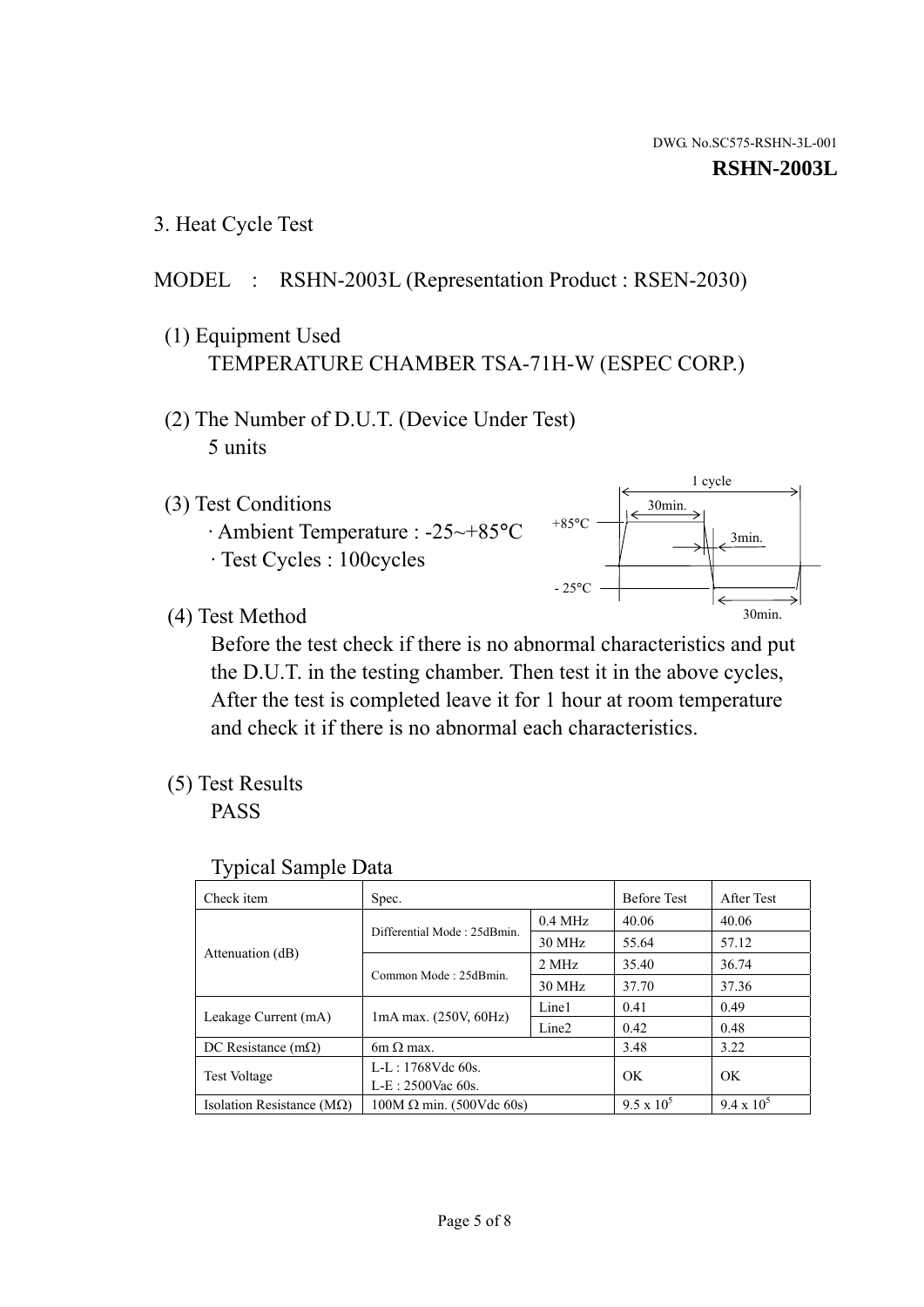4. Humidity Test

## MODEL : RSHN-2003L (Representation Product : RSEN-2030)

- (1) Equipment Used TEMP. & HUMID. CHAMBER PR-4KT (ESPEC CORP.)
- (2) The Number of D.U.T. (Device Under Test) 5 units

## (3) Test Conditions

- · Ambient Temperature : +40°C
- · Test Time : 500 hours
- · Ambient Humidity : 90~95% RH No Dewdrop

## (4) Test Method

 Before the test check if there is no abnormal characteristics and put the D.U.T. in the testing chamber. Then test it in the above conditions. After the test is completed leave it for 1 hour at room temperature and check it if there is no abnormal each characteristics.

## (5) Test Results

PASS

| . .                                |                                 |                   |                     |                     |
|------------------------------------|---------------------------------|-------------------|---------------------|---------------------|
| Check item                         | Spec.                           |                   | <b>Before Test</b>  | After Test          |
|                                    | Differential Mode: 25dBmin.     | $0.4$ MHz         | 40.92               | 39.42               |
|                                    |                                 | 30 MHz            | 57.38               | 55.62               |
| Attenuation (dB)                   | Common Mode: 25dBmin.           | 2 MHz             | 36.16               | 36.22               |
|                                    |                                 | 30 MHz            | 37.34               | 37.92               |
| Leakage Current (mA)               | $1mA$ max. $(250V, 60Hz)$       | Line1             | 0.42                | 0.41                |
|                                    |                                 | Line <sub>2</sub> | 0.42                | 0.43                |
| DC Resistance $(m\Omega)$          | $6m \Omega$ max.                |                   | 3.62                | 3.58                |
| <b>Test Voltage</b>                | $L-L: 1768Vdc$ 60s.             |                   | OK                  | OK                  |
|                                    | $L-E$ : 2500Vac 60s.            |                   |                     |                     |
| Isolation Resistance ( $M\Omega$ ) | $100M \Omega$ min. (500Vdc 60s) |                   | $3.6 \times 10^{6}$ | $4.5 \times 10^{6}$ |

#### Typical Sample Data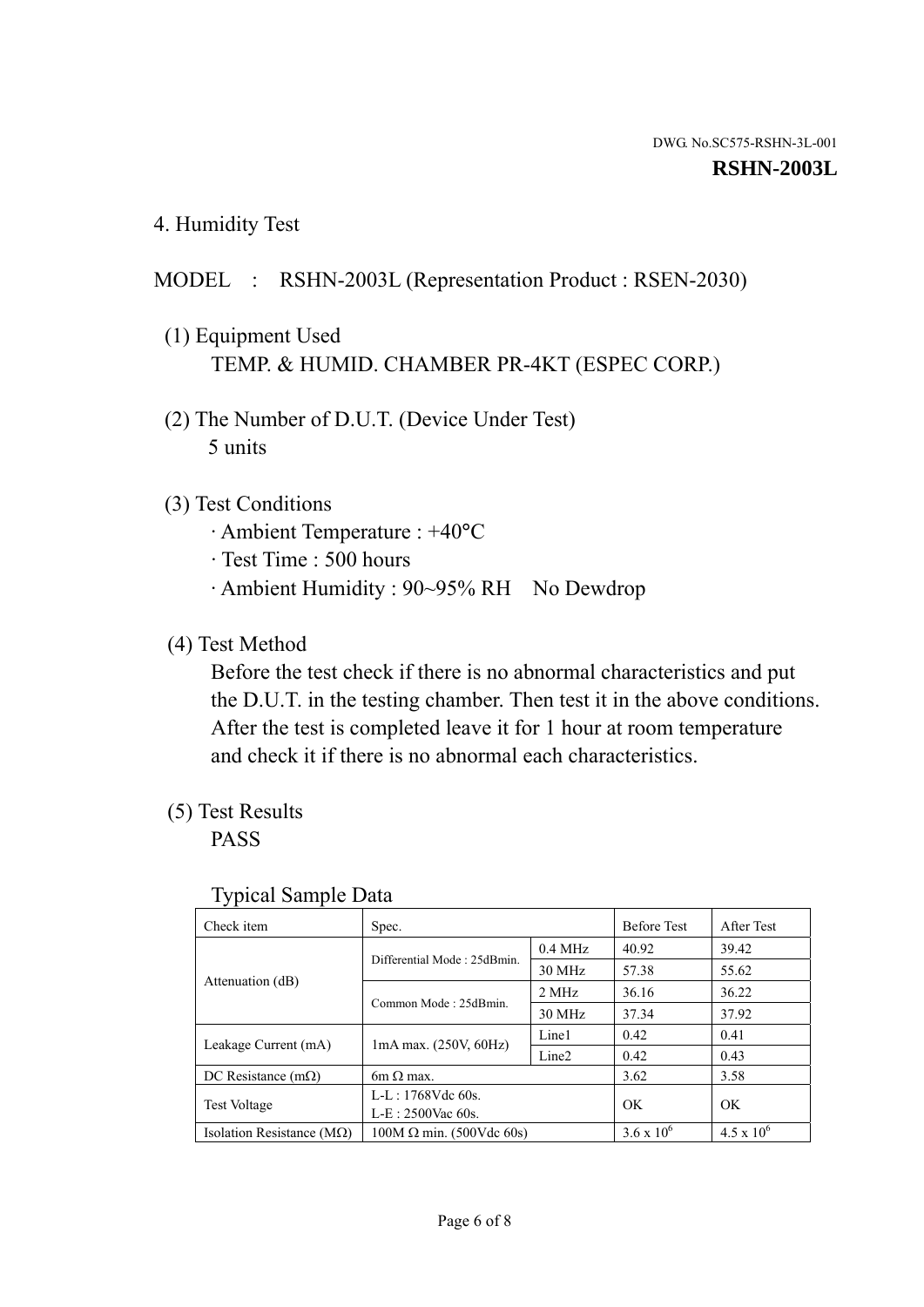5. High Temperature Resistance Test

#### MODEL : RSHN-2003L (Representation Product : RSEN-2060)

- (1) Equipment Used TEMPERATURE CHAMBER PHH-300 ( ESPEC CORP.)
- (2) The Number of D.U.T. (Device Under Test) 5 units
- (3) Test Conditions
	- · Ambient Temperature : +55°C
	- · Test Time : 500 hours
	- · Operating : DC 60A
- (4) Test Method

 Before the test check if there is no abnormal characteristics and put the D.U.T. in the testing chamber. Then test it in the above conditions. After the test is completed leave it for 1 hour at room temperature and check it if there is no abnormal each characteristics.

(5) Test Results

PASS

| ╯┸                                 |                                                         |           |                     |                     |
|------------------------------------|---------------------------------------------------------|-----------|---------------------|---------------------|
| Check item                         | Spec.                                                   |           | <b>Before Test</b>  | After Test          |
|                                    | Differential Mode: 25dBmin.                             | $0.2$ MHz | 57.86               | 58.52               |
|                                    |                                                         | 30 MHz    | 52.04               | 51.94               |
| Attenuation (dB)                   | Common Mode: 25dBmin.                                   | 2 MHz     | 35.90               | 36.04               |
|                                    |                                                         | 30 MHz    | 26.60               | 27.62               |
| Leakage Current (mA)               | Line1<br>$1mA$ max. $(250V, 60Hz)$<br>Line <sub>2</sub> |           | 0.45                | 0.46                |
|                                    |                                                         |           | 0.46                | 0.46                |
| DC Resistance $(m\Omega)$          | $3m \Omega$ max.                                        |           | 2.22                | 2.24                |
| <b>Test Voltage</b>                | $L-L: 1768Vdc$ 60s.                                     |           | OK                  | OK                  |
|                                    | $L-E: 2500$ Vac 60s.                                    |           |                     |                     |
| Isolation Resistance ( $M\Omega$ ) | $100M \Omega$ min. (500Vdc 60s)                         |           | $4.1 \times 10^{6}$ | $4.6 \times 10^{6}$ |

#### Typical Sample Data